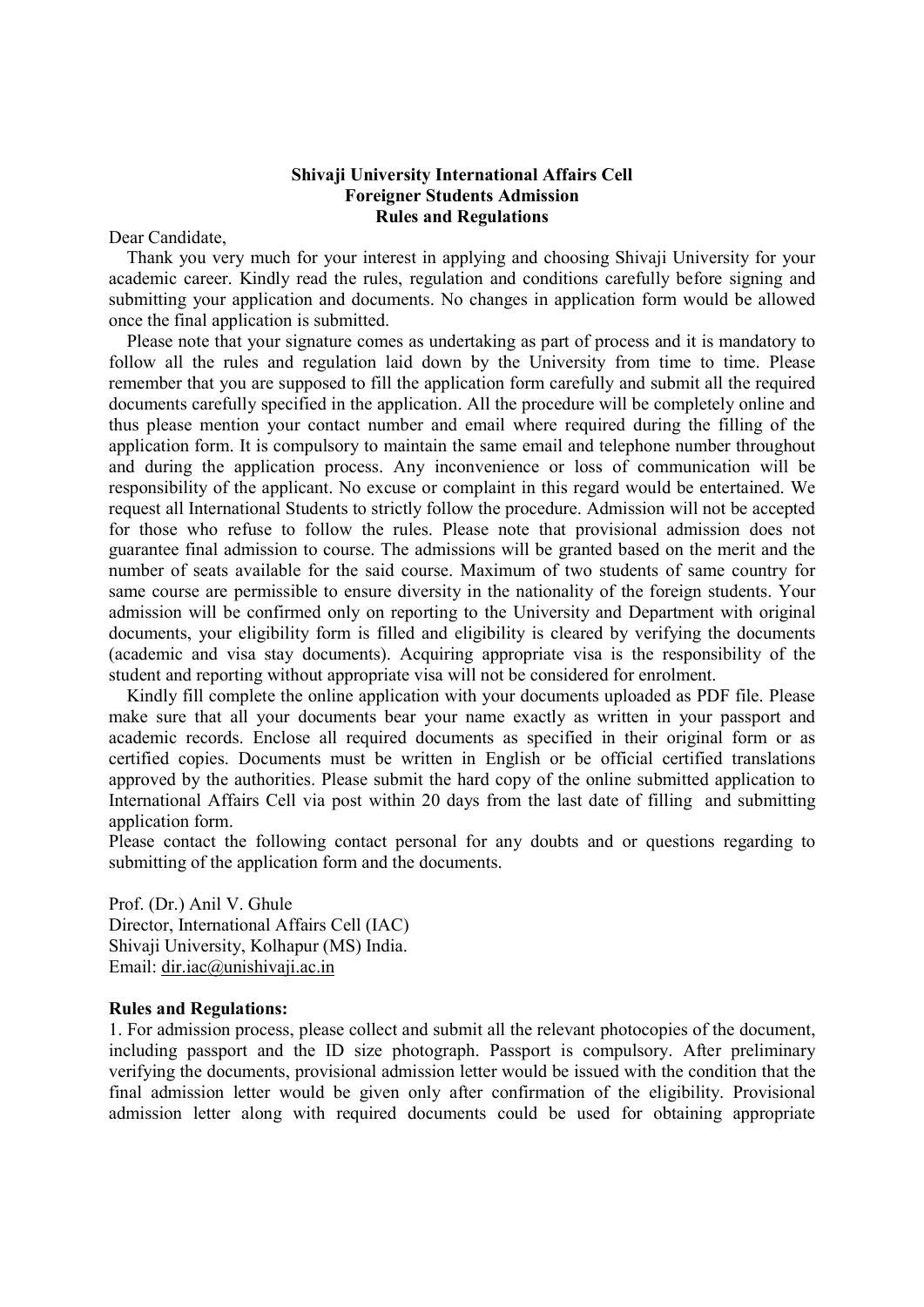student/research visa from the Indian Embassy in your country. It is to be noted that final admission will be considered and granted only when you report with appropriate visa endorsed for Shivaji University i.e. for U.G. and P.G. Student: Student Visa is required and for Ph.D. Program Research Visa is required. Please note that your admissions will be considered only from the day you report with appropriate visa. Research visa is mandatory for reporting to the University in case of Ph.D. student.

2. Certificate of Financial Responsibility (Financial Undertaking Letter) is compulsory to be submitted in embassy of India in your country for visa and the Xerox of that certificate has to be submit along with other documents to IAC office.

3. Please note that provisional admission letter does not warrant admission to the said course. On your arrival in India and Shivaji University, you need to submit and verify your original documents (including your passport, student visa, academic documents) at IAC office for initiating the admission process.

4. International students coming for the first time in India for study and at Shivaji University, Kolhapur should note and verify that their visa is endorsed for Shivaji University, Kolhapur "Organization Institute". Admission will not be processed or granted for those with Institute organization other than Shivaji University, Kolhapur. Students transferring from other Universities in India for UG/PG program will have to produce "No Objection Certificate" from last university attended and it is mandatory requirement.

5. Please note that, for international students who's last degree is in foreigner country (outside India), it is necessary to produce AIU equivalence certificate for the qualifying degree which could be obtained from (Association of Indian university, AIU) either prior to submitting the application or after reporting to the University within the period of two months or else the admission will be deemed cancelled. In case students migrating/transferring from other Universities in India, it is necessary to produce the Migration Certificate within the two months of reporting to be considered for final admission. Submitting appropriate documents in time is the responsibility of the students and no complains or excuses will be entertained thereafter, and the University will not be responsible for any losses incurred in any case and in any form.

6. Please note that, on your arrival in India, it is necessary to complete the registration process in the "Foreigners Registration Office" within 14 days from the date of arrival. IAC will only provide the required documents for the process only on reporting with original documents and verification of the same. University will not be responsible for any delay in reporting to and registration in FRRO, Kolhapur.

7. International students coming for the first time and from non-English speaking countries need to qualify the PET (Professional English Test), which will be organized on the university campus. Attending and clearing the PET exam is mandatory for the international students. Those not able to clear the exams will have to join the Professional English Classes on the campus organized by the Department of English for which the students need to bare the additional fees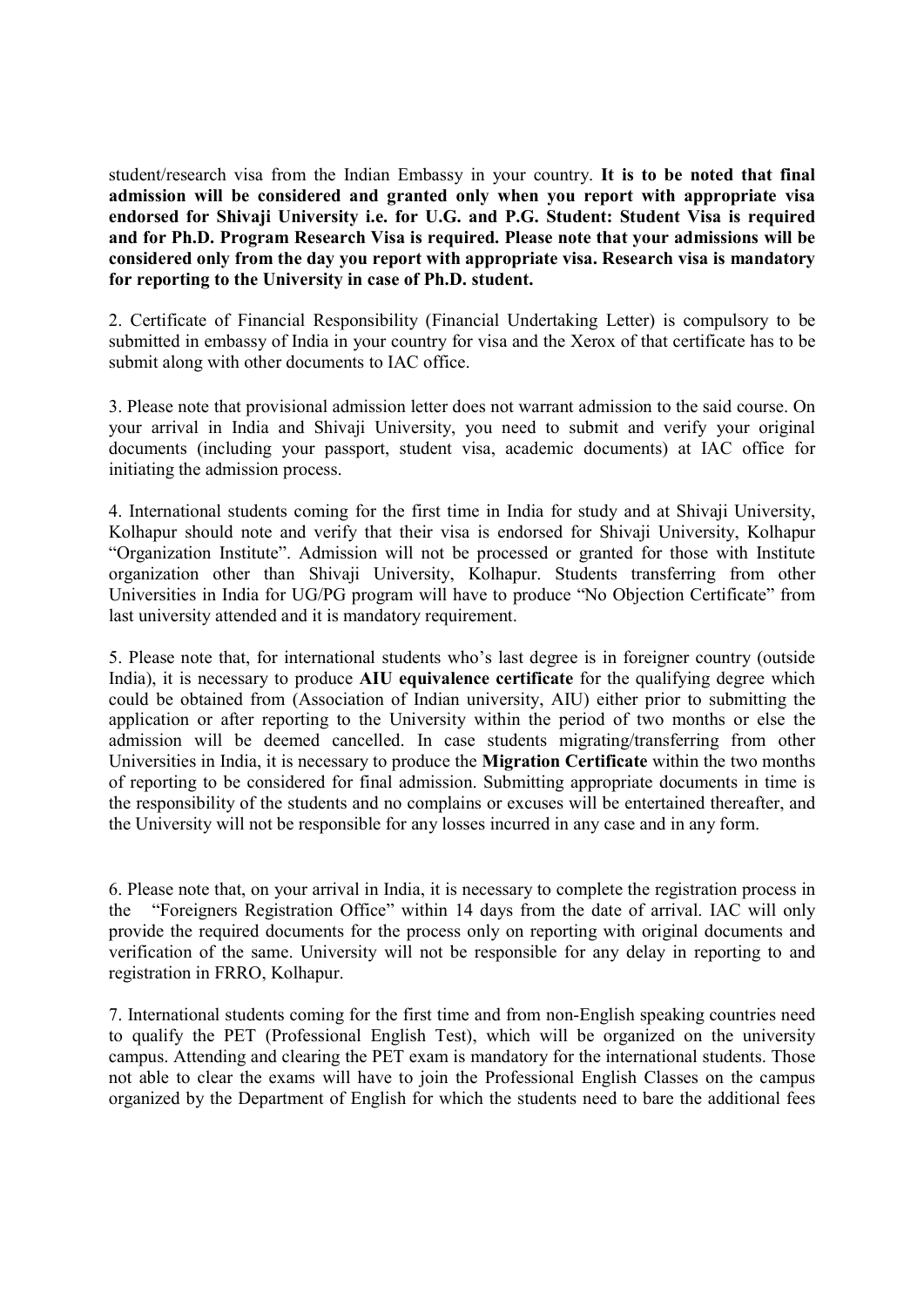for the same and continue the class till he/she clears the Professional English Test. Admission will be kept on hold till the student clears the PET exam.

8. Usually the academic year is considered from June till May unless otherwise specified, and the courses usually start from July, and thus, it essential to report to IAC the latest by August 1.

9. One time full payment of academic annual fees will have to be paid at the time of joining or within two months from the beginning of the academic year for enrolled students. Late fees will be applicable for any delay in payment of fees. Please note that, the fees including tuition fees once paid would not be refunded in any case.

10. Procuring Medical insurance from the date of reporting till valid period of the course is mandatory and has to be procured within two months from the date of arrival in India.

11. It is mandatory for all the foreign students to strictly follow the rules and regulation stipulated by the University from time to time. Violation of rules and regulations would result in strict action against the concerned student which might lead to cancellation of the admission and no excuses/objection in this matter would be entertained and the student would be responsible for the consequences.

12. It is responsibility of the students to submit the updated documents in IAC like change in residence, address, Residential permit, etc.

13. Document with Prior permission from concern Guide/Head of Department has to be submitted to IAC in case student/Research Scholar is visiting other city for academic/personal reasons during the academic year. Any discrepancy in the record will be reported to the nearest police station, FRRO Mumbai and respective Embassy for record purpose as per the provisions of the law. Violation of visa rules would not be entertained in any case.

14. Once admitted for particular course in Shivaji University, Kolhapur, it is the responsibility of the student to maintain the attendance report and make sure the percentage attendance is more than 75% as stipulated by UGC and University rules and regulations. Please note that the Biometric Attendance is compulsory to all the UG, PG and Ph.D. students. It is mandatory to provide monthly attendance of the students and Research scholars to DSP Office, FRRO, ICCR and respective embassies as per the office orders from DSP office and FRRO Mumbai. The attendance will be shared with DSP Office, FRRO Kolhapur, ICCR, concerned department and embassy of the respective countries of the origin of the student. It is important to note that the admission through transfer cases would not be granted in any case and it is mandatory for the students to procure Student Visa for Shivaji University (UG and PG Courses) and Research Visa for Shivaji University (Ph.D. course). The date on which the appropriate Visa (Student/Research Visa) was issued or the date of reporting to the University (whichever is late) with all the valid and attested documents would be considered the joining date and valid student. Vacation period will be 1-2 months per year in line with vacations announced in the University. Vacation more than two months will not be granted without valid reason and permission. Admissions will be cancelled for students not following the University rules and those who are absent on campus/vacation for more than 5 months without valid permission.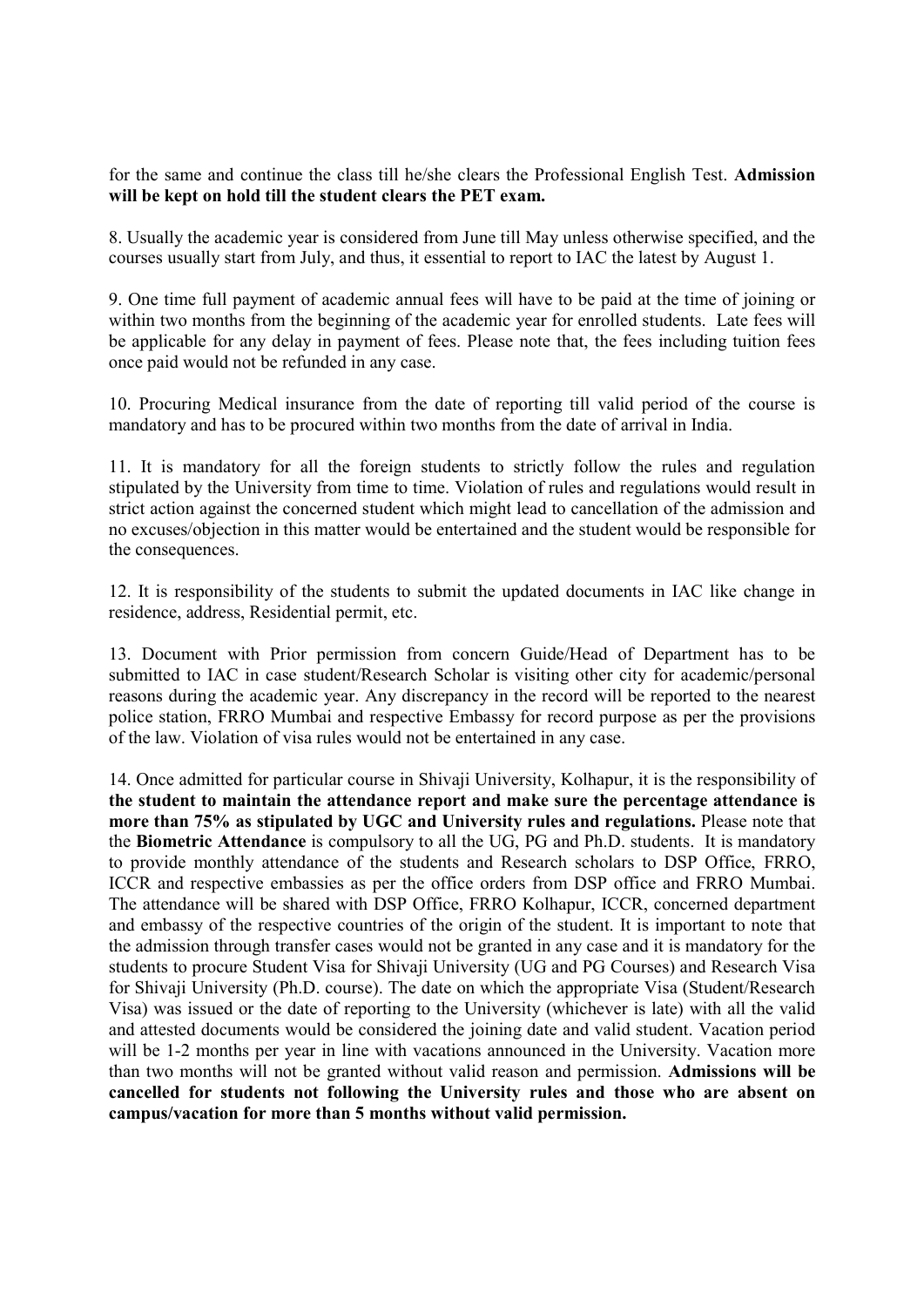15. Once an international student has taken admission in a particular College/ Institution he/ she shall not be allowed to change the College/ Institution if the name of that College/ Institution is endorsed/ mentioned in the students Visa. In other words, he/ she shall be required to study in the College/ Institution which is mentioned in the student's visa. In special circumstances, an International student seeking a transfer from one college to another must apply to the International Affairs Cell for such a transfer with NO OBJECTION LETTER from the Principal of the College where he/she was originally admitted and an ACCEPTANCE LETTER from the Principal of the college where he/she wishes to join. The student can join the new college only after he/ she is issued a TRANSFER LETTER by the International Centre.

16. Admissions to all the postgraduate courses being offered in the P.G. Centres have been centralized and admission letters to International Students shall be issued by the Office of the Director, International Affairs Cell. In other words, Principals of affiliated colleges where UG and PG centres are located shall not grant admission to International students directly. An International student wishing to undertake M.Phil./ Ph.D. or any other research degree in the University or any other affiliated college or institute recognized by the university, MUST have prior security clearance from the Ministry of Human Resource Development, New Delhi and MUST BE on "RESEARCH" visa endorsed to Shivaji University Only.

17.All International Students who are already registered under Shivaji University and want to continue their next degree under Shivaji University will have to pay eligibility and registration fees.

18. International Students who have passed the qualifying examination from outside of India and require fresh "Students Visa" for admission to various general courses and courses in the Faculties of Management and Pharmaceutical Science. For such students, the admissions have been centralized and it is the office of the Director, International Affair Cell, which will issue the letter of provisional admission as per the procedure and rules laid down in this regard. Fresh International Students are required to pay Registration fees in addition to other Fee (Application form and Eligibility fees).

19. International Students who are not registered with the International Affair Cell shall not be permitted to appear at the University examinations and activities conducted under the University umbrella.

20. Foreign student applicants below the age of 18 years at the time of submitting the application for admission in SUK must also procure the signature of their parents or legal guardians as parental consent. Admission will not be confirmed without the valid documents and consent from the parents. Tampering/fabricating documents and or producing false documents, is an offense in India. If found guilty, admission would be cancelled and strict action would taken on the offender as per the laws of the land.

21. Undergraduate courses (U.G. programs) are usually organized in affiliated colleges of Shivaji University. All applications of the foreign student applicants will be processed from the University admission portal. No admission will be granted or eligibility documents processed if